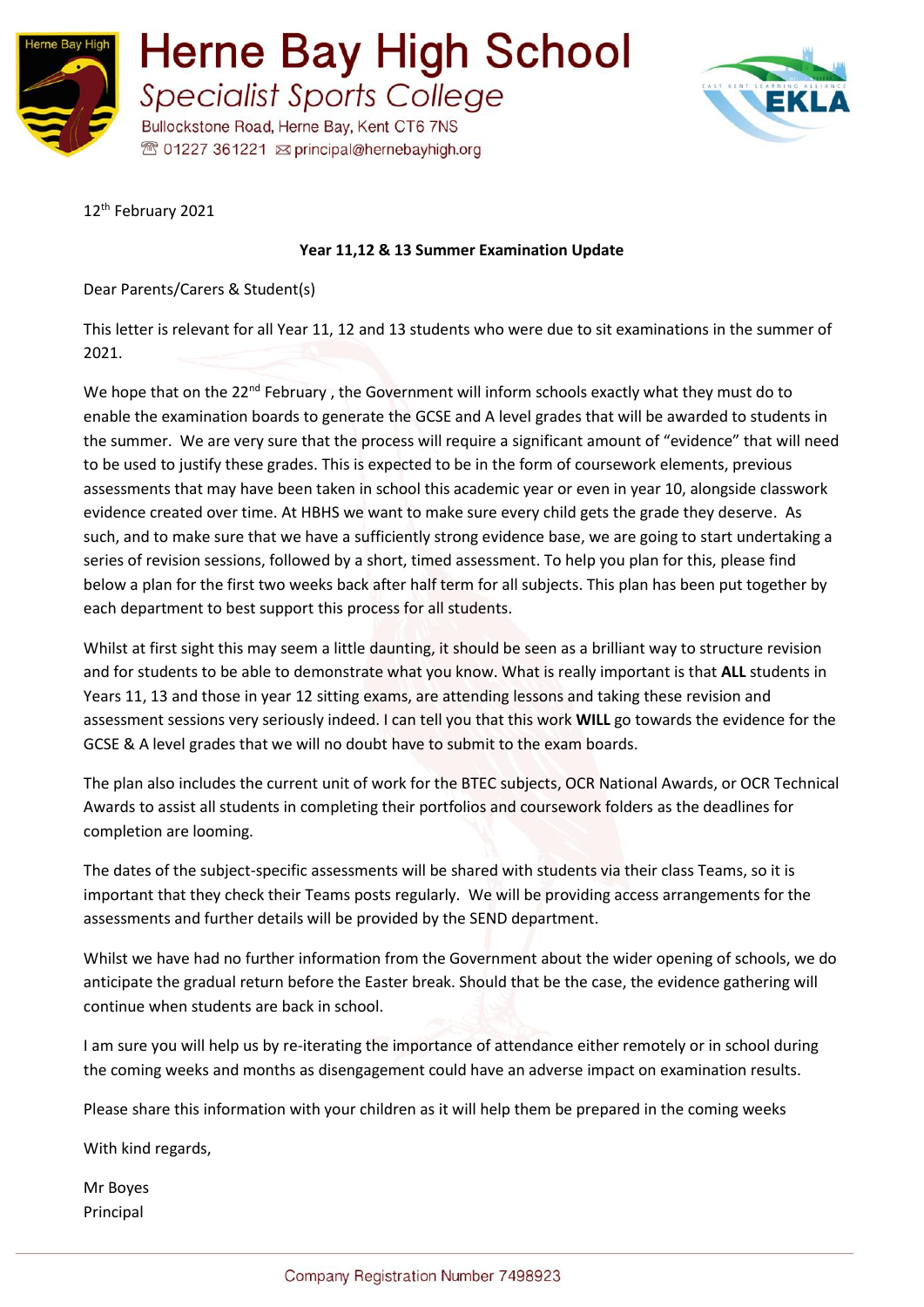

 $\overline{\phantom{a}}$ 

### **Herne Bay High School Specialist Sports College**

Bullockstone Road, Herne Bay, Kent CT6 7NS <sup>®</sup> 01227 361221 **⊠** principal@hernebayhigh.org



| Year 11 Plan                       |                   |                                                                                                                |                                                                                                                                                       |
|------------------------------------|-------------------|----------------------------------------------------------------------------------------------------------------|-------------------------------------------------------------------------------------------------------------------------------------------------------|
| <b>Subject</b>                     |                   | Week A 22.2.21 to 26.2.21                                                                                      | Week B 1.3.21 to 5.3.21                                                                                                                               |
| <b>English</b>                     |                   | Language Paper 1 (Review & Assess)                                                                             | Language P1 (Review & Assess) Poetry<br>Part B (Review & Assess)                                                                                      |
| <b>Maths</b>                       | <b>Higher</b>     | Probability - Tree diagrams and<br>conditional probability, Venn diagrams<br>(Review & Assess)                 | Algebra - Solving equations, expanding<br>and factorising quadratics (incl. with a<br>coefficient), simplify algebraic<br>fractions (Review & Assess) |
|                                    | Intermediate      | Probability - Tree diagrams, Venn<br>diagrams (Review & Assess)                                                | Algebra - 2 and 3-step equations,<br>expanding quadratics, factorising<br>quadratics (Review & Assess)                                                |
|                                    | <b>Foundation</b> | Probability - probability scale, events<br>and mutually exclusive events, two-<br>way tables (Review & Assess) | Algebra - solve 1 and 2 step equations,<br><b>Expanding and Factorising single</b><br>brackets (Review & Assess)                                      |
| <b>Biology</b>                     | <b>Higher</b>     | Respiration and transpiration (Review<br>& Assess)                                                             | 11XC1 only: Respiration and<br>transpiration (Review & Assess)                                                                                        |
|                                    | <b>Foundation</b> | <b>Respiration (Review &amp; Assess)</b>                                                                       | 11XC1 only: Respiration (Review &<br>Assess)                                                                                                          |
| Chemistry                          | <b>Higher</b>     |                                                                                                                | Structure of the atom and isotopes<br>(Review & Assess)                                                                                               |
|                                    | <b>Foundation</b> |                                                                                                                | Structure of the atom and the Periodic<br>Table (Review & Assess)                                                                                     |
| <b>Physics</b>                     | <b>Higher</b>     | 11XC1 only: Magnets and magnetic<br>fields / transformers and energy<br>(Review & Assess)                      | Magnets and magnetic fields /<br>transformers and energy (Review &<br>Assess)                                                                         |
|                                    | <b>Foundation</b> | 11XC1 only: Magnets and magnetic<br>fields / transformers and energy<br>(Review & Assess)                      | Magnets and magnetic fields /<br>transformers and energy (Review &<br>Assess)                                                                         |
| Computer<br><b>Science</b>         |                   | Problem Solving (Review & Assess)                                                                              | Problem Solving (Review & Assess)                                                                                                                     |
| <b>Dance</b>                       |                   | Knowledge and Understanding of<br>choreographic processes and<br>performing skills (Review)                    | Knowledge and Understanding of<br>choreographic processes and<br>performing skills (Review & Assess)                                                  |
| <b>Drama</b>                       |                   | Component 3 Design 1 "Costume hair<br>and make-up" (Review)                                                    | Component 3 Design 1 "Costume hair<br>and make-up question" (Review &<br>Assess) Component 3 Acting (Review)                                          |
| French                             | <b>Higher</b>     | Listening (unit 3/8 focus - Free time<br>activities & Travel and tourism)<br>(Review & Assess)                 | Writing effectively about the past -<br>Holidays [90 words] (Review & Assess)                                                                         |
|                                    | <b>Foundation</b> | Listening (unit 3/8 focus - Free time<br>activities & Travel and tourism)<br>(Review & Assess)                 | Writing effectively about the past -<br>Holidays [90 words] (Review & Assess)                                                                         |
| Geography                          |                   | Urban Issues and Challenges (Review)                                                                           | Urban Issues and Challenges (Assess)<br>The Changing Economic World<br>(Review)                                                                       |
| <b>History</b>                     |                   | World War I (Review & Assess)                                                                                  | World War I (Review & Assess)                                                                                                                         |
| <b>Religious</b><br><b>Studies</b> |                   | Relationships and Families (Review)                                                                            | Relationships and Families (Review &<br>Assess)                                                                                                       |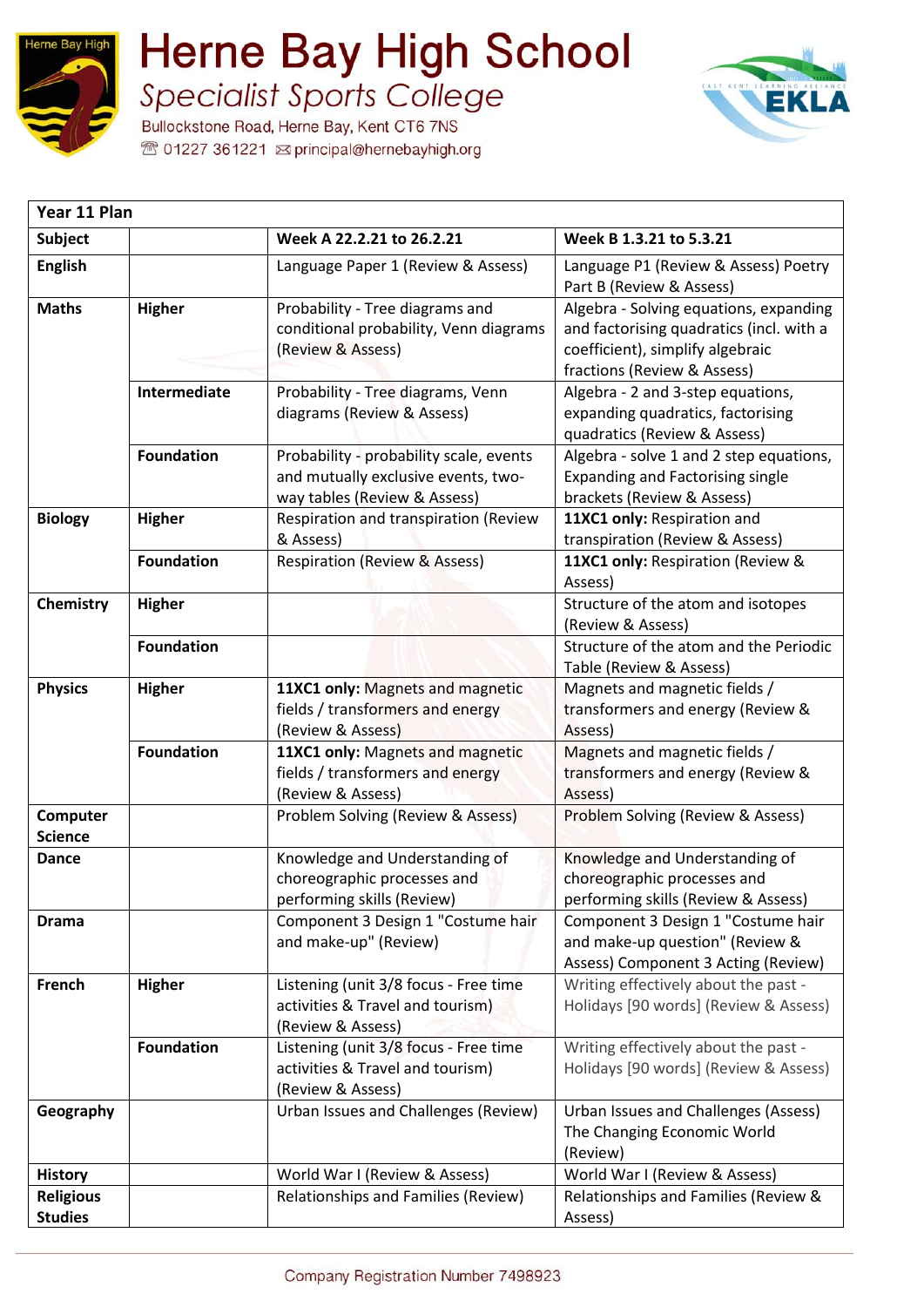

# **Herne Bay High School**

**Specialist Sports College** Bullockstone Road, Herne Bay, Kent CT6 7NS



<sup>®</sup> 01227 361221 **⊠** principal@hernebayhigh.org

| Art                 | <b>NEA/Coursework</b> | Completion of NEA individual units of<br>work | Completion of NEA individual units of<br>work |
|---------------------|-----------------------|-----------------------------------------------|-----------------------------------------------|
| <b>Creative</b>     | <b>NEA/Coursework</b> | Completion of Unit R087LO3-                   | Completion of Unit R087-LO2-                  |
| iMedia              |                       | Improving Interactive Presentation            | <b>Improving Planning of Presentation</b>     |
| <b>Design</b>       | <b>NEA/Coursework</b> | <b>Completion of NEA</b>                      | <b>NEA Deadline</b>                           |
| <b>Technology</b>   |                       |                                               |                                               |
| <b>Engineering</b>  | <b>NEA/Coursework</b> | 11C/Eg1 (NM): Unit 1&2 Deadline /             |                                               |
|                     |                       | 11B/Eg1 (SW): Unit 1 Deadline                 |                                               |
| <b>Hospitality</b>  | NEA/Coursework        | 2.1 - Explain factors to consider when        | 2.2 - explain how dishes address              |
| & Catering          |                       | proposing dishes for menus.                   | environmental issues                          |
| <b>Enterprise</b>   | On-going unit         | Completion of unit RO65: 'Design a            | Completion of unit RO65: 'Design a            |
|                     |                       | business proposal'                            | business proposal'                            |
| Health &            | On-going unit         | Completion of Unit R023:                      | Completion of Unit R023:                      |
| <b>Social Care</b>  |                       | 'Understanding body systems and               | 'Understanding body systems and               |
|                     |                       | disorders' and Unit RO22:                     | disorders' and Unit RO22:                     |
|                     |                       | 'Communicating and working with               | 'Communicating and working with               |
|                     |                       | individuals in health, social care and        | individuals in health, social care and        |
|                     |                       | early years settings'                         | early years settings'                         |
| <b>Music</b>        | On-going unit         | <b>Completion of Component 2 Music</b>        | <b>Completion of Component 2 Music</b>        |
|                     |                       | Skills Development                            | Skills Development                            |
| <b>Sport</b>        | On-going unit         | Completion of Units - RO53: Sports            | Completion of Units - RO53 Sports             |
| <b>Studies</b>      |                       | Leadership / RO52: Developing Sports          | Leadership / RO52 Developing Sports           |
|                     |                       | <b>Skills</b>                                 | <b>Skills</b>                                 |
| <b>Travel &amp;</b> | On-going unit         | Completion of Unit 4 'International           | Begin Unit 4 'International Travel &          |
| Tourism             |                       | Travel & Tourism destinations'                | Tourism destinations' Assignment 3            |
|                     |                       | Assignment 2 (deadline 25-2-21)               |                                               |

| Year 12 Plan                 |                                                                                |                                                                                |  |  |
|------------------------------|--------------------------------------------------------------------------------|--------------------------------------------------------------------------------|--|--|
| Subject                      | Week A 22.2.21 to 26.2.21                                                      | Week B 1.3.21 to 5.3.21                                                        |  |  |
| <b>GCSE English</b>          |                                                                                | P1 Writing (Revise & Assess)                                                   |  |  |
| <b>GCSE Maths</b>            | Probability - Tree diagrams, Venn diagrams<br>(Revise)                         | Probability - Tree diagrams, Venn diagrams<br>(Revise & Assess)                |  |  |
| <b>ICT Functional Skills</b> | LO3 – Global Information & benefits to<br>Individuals an organisation (Revise) | LO3 - Global Information & benefits to<br>Individuals an organisation (Revise) |  |  |
| <b>L2 Media Studies</b>      | <b>Completion of NEA</b>                                                       | Completion of NEA (deadline)                                                   |  |  |
| L2 Sociology                 | The sociological approach (Revise & Assess)                                    | Sociological Research Methods (Revise & Assess)                                |  |  |

| Year 13 Plan                                                      |                                                                                   |                                                                                                    |  |  |
|-------------------------------------------------------------------|-----------------------------------------------------------------------------------|----------------------------------------------------------------------------------------------------|--|--|
| <b>Subject</b>                                                    | Week A 22.2.21 to 26.2.21                                                         | Week B 1.3.21 to 5.3.21                                                                            |  |  |
| A Level Art (Fine Art,<br><b>Photography and Art</b><br>Graphics) | Completion of NEA "Personal Investigation<br>Unit"                                | Completion of NEA "Personal Investigation<br>Unit"                                                 |  |  |
| A Level Biology                                                   | Organelles (Review & Assess)                                                      | Biological molecules (Review & Assess)                                                             |  |  |
| <b>A Level Business Studies</b>                                   | Theme 2: Finance - Measuring profitability &<br>ways to improve (Review & Assess) | Theme 2: Finance - Link between productivity<br>and competitiveness & Quality (Review &<br>Assess) |  |  |
| <b>A Level Chemistry</b>                                          | Bonding and structure (Review & Assess)                                           | Rates of reaction (Review & Assess)                                                                |  |  |
| A Level English<br>Language/Literature                            | Continue with Independent Coursework                                              | Continue with Independent Coursework                                                               |  |  |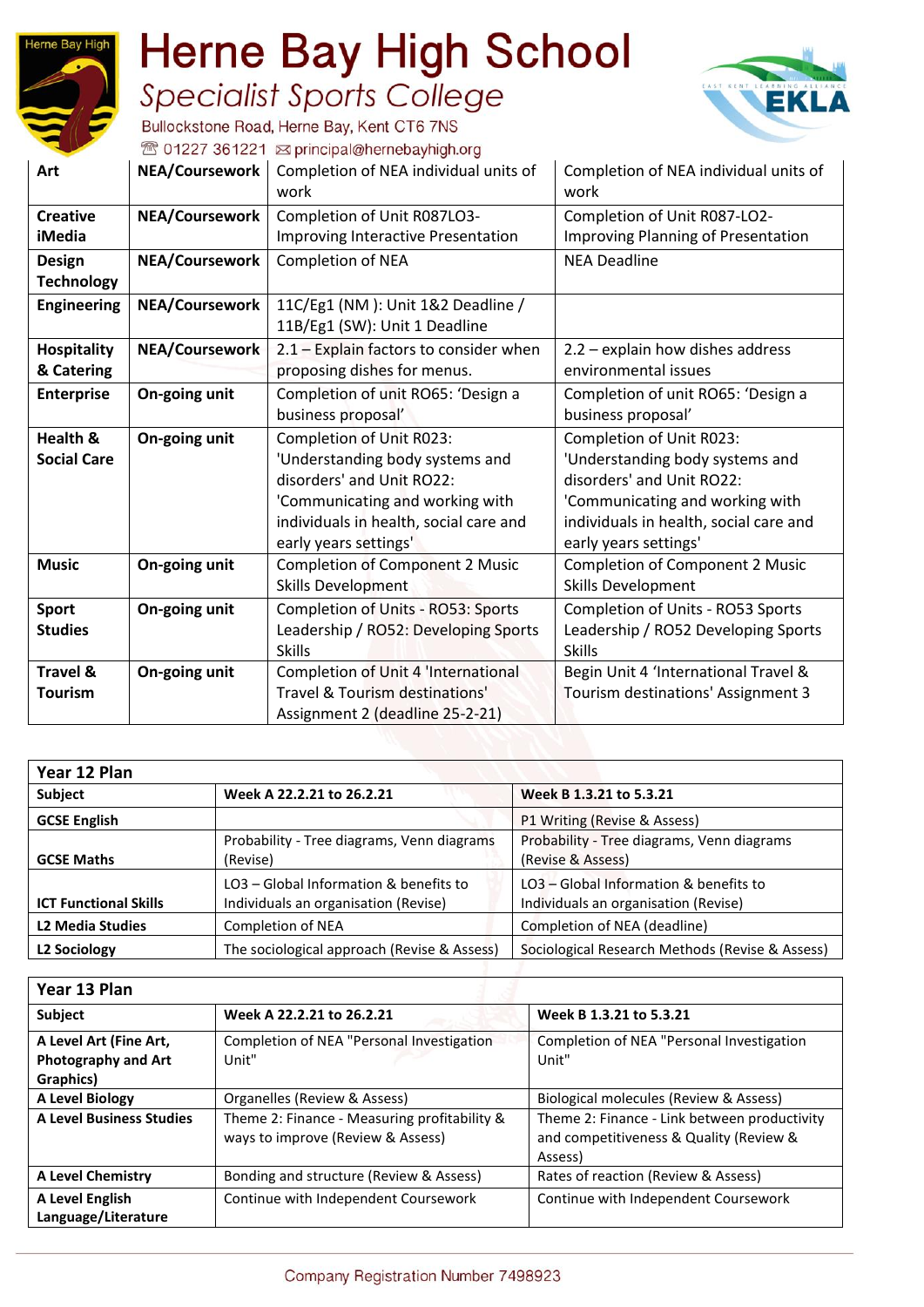## **Herne Bay High School Specialist Sports College**



Bullockstone Road, Herne Bay, Kent CT6 7NS <sup></sup> 01227 361221 <br>
sprincipal@hernebayhigh.org

Herne Bay High

| A Level English Literature                                                                 | Continue with Independent Coursework                                                                                                                                                                                          | Continue with Independent Coursework                                                                                                                         |
|--------------------------------------------------------------------------------------------|-------------------------------------------------------------------------------------------------------------------------------------------------------------------------------------------------------------------------------|--------------------------------------------------------------------------------------------------------------------------------------------------------------|
| <b>A Level French</b>                                                                      | Book study "No et Moi" & Unit 12 La politique<br>et l'immigration/Unit 2 La cybersociété/Unit 7<br>Les aspects positifs d'une société diverse<br>(Review & Assess)                                                            | Book study "No et Moi" & Unit 5 La musique<br>francophone contemporaine/Unit 3 Le role du<br>bénévolat/Unit 8 Quelle vie en France pour les<br>marginalisés? |
| <b>A Level History</b>                                                                     | Origins or Conflict (1450-59) & War of the<br>Barons (1459-61) (NP) and The Kaiserreich<br>(1871-1914) (JT) (Review) Continue with NEA                                                                                        | War of the Barons (1459-61) (NP) (Review) and<br>The Kaiserreich (1871-1914) (JT) (Review &<br>Assess)                                                       |
| A Level Law                                                                                | Nuisance & the tort from Rylands v Fletcher<br>(Review)                                                                                                                                                                       | Morality - explore the meaning of morality and<br>its relationship to criminal, tort and contract<br>law (Review & Assess)                                   |
| <b>A Level Maths</b>                                                                       | Trigonometry & Parametric Equations (Review<br>& Assess)                                                                                                                                                                      | Proof & Differentiation (Review & Assess)                                                                                                                    |
| <b>AS Level Further Maths</b>                                                              | Allocation Problems, Flows in Networks<br>(Review & Assess)                                                                                                                                                                   | Game Theory, Recurrence reelations (Review<br>& Assess)                                                                                                      |
| <b>A Level Media Studies</b>                                                               | Component 3- NEA Deadline & Comp 1 Section<br>A- Kiss of the Vampire revision context and<br>genre (Review)                                                                                                                   | Comp 1 Section A- Kiss of the Vampire revision<br>context and genre (Review & Assess)                                                                        |
| <b>A Level Religious Studies</b>                                                           | PHILOSOPHY - Arguments for the Existence of<br>God. Copleston and Russell Anthology (Review<br>& Assess) & ETHICS - Secular approaches to<br>Abortion and start of life. Euthanasia key<br>terms and legal position (Review). | PHILOSOPHY - Problem of Evil. Mackie<br>Anthology (Review & Assess) & ETHICS -<br>Religious approaches to Euthanasia (Review).                               |
| A Level Psychology                                                                         | Biological approach (Review & Assess) &<br>Psychodynamic approach (Review)                                                                                                                                                    | Psychodynamic approach (Review & Assess) &<br>Behaviourist approach (Review)                                                                                 |
| A Level Sociology                                                                          | Class differences in achievement (Review &<br>Assess)                                                                                                                                                                         | The role of education (Review & Assess)                                                                                                                      |
| <b>BTEC Level 3 Business</b>                                                               | Continue with Unit 4 'Business<br>Communication'                                                                                                                                                                              | Continue with Unit 4 'Business<br>Communication'                                                                                                             |
| <b>BTEC L3 National</b><br><b>Extended Certificate in</b><br><b>Health and Social Care</b> | Complete Unit 5 Assignment 1                                                                                                                                                                                                  | Complete Unit 5 Assignment 1                                                                                                                                 |
| <b>BTEC Music</b>                                                                          | Completion of Unit 5 Music Session Style                                                                                                                                                                                      | Completion of Unit 5 Music Session Style                                                                                                                     |
| <b>BTEC L3 Performing Arts</b>                                                             | Completion of Unit 7                                                                                                                                                                                                          | <b>Completion of Unit 7</b>                                                                                                                                  |
| <b>BTEC L3 Extended &amp;</b><br><b>Subsidiary Diploma</b><br><b>Performing Arts</b>       | Continue with FMP preparation & logbooks                                                                                                                                                                                      | Continue with FMP preparation & logbooks                                                                                                                     |
| <b>Sport OCR Cambridge</b><br><b>Technical Diploma</b><br>Pathway                          | Continue with unit (as directed by staff)                                                                                                                                                                                     | Continue with unit (as directed by staff)                                                                                                                    |
| <b>Sport OCR Cambridge</b><br><b>Technical Certificate</b>                                 | Continue with unit (as directed by staff)                                                                                                                                                                                     | Continue with unit (as directed by staff)                                                                                                                    |
| <b>BTEC L3 Subsidiary</b><br>Diploma in Travel &<br><b>Tourism</b>                         | Complete Unit 4 Assignment 2 (deadline 5-3-<br>21)                                                                                                                                                                            | Complete Unit 4 Assignment 2 (deadline 5-3-<br>21)                                                                                                           |
| <b>GCSE English (Y13)</b>                                                                  |                                                                                                                                                                                                                               | P1 Writing (Revise & Assess)                                                                                                                                 |
| <b>ICT Functional Skills (Y13)</b>                                                         | Complete unit 'Creating an e-commerce<br>website'                                                                                                                                                                             | Complete unit 'Creating an e-commerce<br>website'                                                                                                            |
| <b>GCSE Maths Resit (Y13)</b>                                                              | N/a no lessons in week A                                                                                                                                                                                                      | Tree Diagrams and Venn Diagrams revision,<br><b>Probability Assessment</b>                                                                                   |